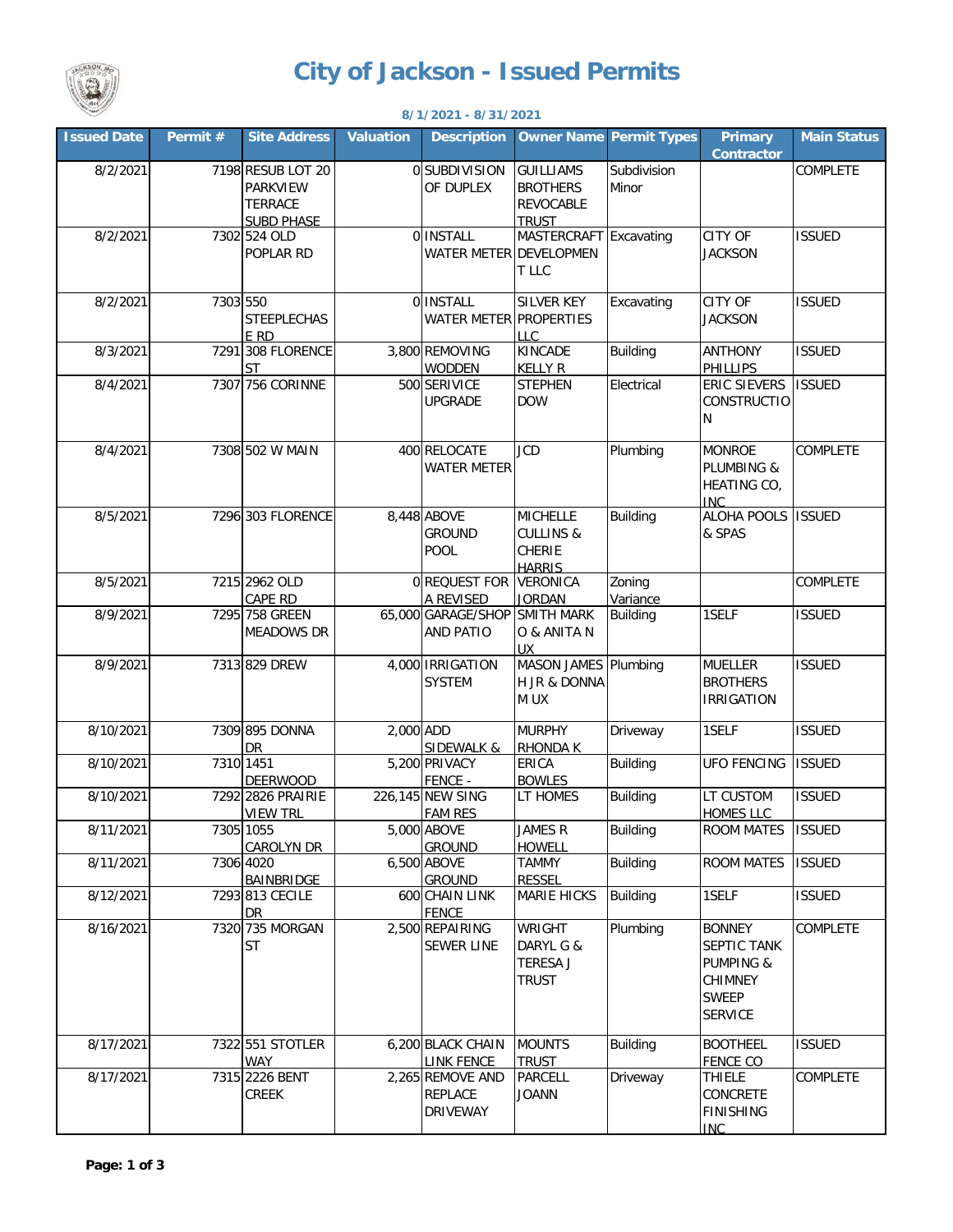| 8/17/2021 |           | 7316 2247 BENT                    |            | 2,200 REMOVE AND              | <b>WILSON</b>           | Driveway        | <b>THIELE</b>           | COMPLETE        |
|-----------|-----------|-----------------------------------|------------|-------------------------------|-------------------------|-----------------|-------------------------|-----------------|
|           |           | <b>CREEK</b>                      |            | REPLACE                       | ROSALIE C               |                 | CONCRETE                |                 |
|           |           |                                   |            | <b>DRIVE</b>                  | <b>TRUST</b>            |                 | <b>FINISHING</b>        |                 |
|           |           |                                   |            |                               |                         |                 | <b>INC</b>              |                 |
| 8/17/2021 | 7304 2501 |                                   |            | 156,045 NEW SING              | <b>DUSTIN</b>           | <b>Building</b> | <b>DOWD</b>             | <b>ISSUED</b>   |
|           |           | CORTLAND DR                       |            | FAM RES -                     | <b>DOWD</b>             |                 | CONTRACTING             |                 |
|           |           |                                   |            | <b>SLAB</b>                   |                         |                 |                         |                 |
| 8/17/2021 |           | 7217 2931 E                       | 3,576 SIGN |                               | <b>GATE VISION</b>      | <b>Building</b> | COAST TO                | <b>ISSUED</b>   |
|           |           | <b>JACKSON</b>                    |            |                               | LLC                     |                 | COAST SIGNS,            |                 |
|           |           |                                   |            |                               |                         |                 |                         |                 |
|           |           | <b>BLVD</b><br>7183 231 E MAIN ST | 2,780 SIGN |                               | <b>WALLACE</b>          |                 | LLC<br>COAST TO         | <b>ISSUED</b>   |
| 8/17/2021 |           |                                   |            |                               |                         | Sign            |                         |                 |
|           |           |                                   |            |                               | <b>WILLIAM S &amp;</b>  |                 | COAST SIGNS,            |                 |
|           |           |                                   |            |                               | PATRICIA A              |                 | LLC                     |                 |
|           |           |                                   |            |                               |                         |                 |                         |                 |
| 8/17/2021 |           | 7185 5137 BIRK LN                 | 4,075 SIGN |                               | <b>SIDES</b>            | Sign            | COAST TO                | <b>ISSUED</b>   |
|           |           |                                   |            |                               | <b>CONSTRUCTIO</b>      |                 | COAST SIGNS,            |                 |
|           |           |                                   |            |                               | N <sub>CO</sub>         |                 | LLC                     |                 |
| 8/19/2021 |           | 7317 2706                         |            | 194,830 NEW SING              | JAM                     | <b>Building</b> | <b>DOWD</b>             | APPROVED        |
|           |           | CORTLAND DR                       |            | <b>FAM RES</b>                |                         |                 | CONTRACTING             |                 |
|           |           |                                   |            |                               |                         |                 |                         |                 |
| 8/23/2021 |           | 7323 189 N LACEY                  |            | 5,000 DEMO &                  | KARTIE LLC              | <b>Building</b> | 1SELF                   | <b>ISSUED</b>   |
| 8/23/2021 |           | 7329 403 ALVIN ST                 |            | 1,000 REPAIR                  | CRADER                  | Plumbing        | <b>SHAFFER</b>          | <b>COMPLETE</b> |
|           |           |                                   |            | <b>SERVICE LINE</b>           | CHARLES W*              |                 | <b>POWER</b>            |                 |
|           |           |                                   |            |                               | & JEAN L                |                 |                         |                 |
| 8/23/2021 |           | 7330 1201 APACHE                  |            | 500 NEW 20 AMP                | HAHS JAMES              | Electrical      | SOUTHEAST               | COMPLETE        |
|           |           | AVE                               |            | <b>CIRCUIT FOR</b>            | O JR & ANITA            |                 | <b>ELECTRIC LLC</b>     |                 |
|           |           |                                   |            | <b>GARAGE</b>                 | J UX                    |                 |                         |                 |
| 8/24/2021 |           | 7314 315 E                        |            | 2,000 FENCE ON                | <b>WHITNEY</b>          | <b>Building</b> | 1SELF                   | <b>ISSUED</b>   |
|           |           |                                   |            | <b>PROPERTY</b>               | <b>ESTEVEZ</b>          |                 |                         |                 |
|           |           | WASHINGTON<br><b>ST</b>           |            |                               |                         |                 |                         |                 |
|           |           |                                   |            | LINE &                        | <b>GARCIA</b>           |                 |                         |                 |
| 8/24/2021 |           | 7318 3056 PRAIRIE                 |            | 172,585 NEW SING              | M SCOTT &               | <b>Building</b> | WHITE OAK               | <b>ISSUED</b>   |
|           |           | <b>VIEW TRL</b>                   |            | FAM RES W                     | <b>KRISTINE M</b>       |                 | <b>HOMES AND</b>        |                 |
|           |           |                                   |            | <b>BASEMENT</b>               | <b>RHODES</b>           |                 | <b>DESIGN</b>           |                 |
| 8/26/2021 |           | 7319 2245                         |            | OREQUEST FOR WEBER,           |                         | Zoning          |                         | COMPLETE        |
|           |           | <b>PROVIDENCE</b>                 |            | A 6' VARIANCE                 | <b>JASON &amp;</b>      | Variance        |                         |                 |
|           |           | <b>DR</b>                         |            | <b>FROM THE</b>               | <b>SHELLY</b>           |                 |                         |                 |
| 8/26/2021 |           | 7321 2770                         |            | $\overline{1,100}$ CHAIN LINK | SOUTHEAST               | <b>Building</b> | SOUTHEAST               | <b>ISSUED</b>   |
|           |           | CORTLAND DR                       |            | FENCE no on                   | <b>FENCE &amp; RAIL</b> |                 | <b>FENCE &amp; RAIL</b> |                 |
|           |           |                                   |            | property line                 |                         |                 |                         |                 |
| 8/26/2021 |           | 7061 307 CATHY DR                 |            | 1,500 run gas line            | <b>BUEHLER</b>          | Mechanical      | PRESTIGE                | <b>ISSUED</b>   |
|           |           |                                   |            |                               | <b>CURTIS C &amp;</b>   |                 | PLUMBING &              |                 |
|           |           |                                   |            |                               | <b>PENNAPA G</b>        |                 | <b>AIR</b>              |                 |
| 8/26/2021 | 7273      |                                   |            | 0 VARIANCE                    | JAMES R                 | Zoning          |                         | COMPLETE        |
|           |           |                                   |            | <b>REQUEST FOR HOWELL</b>     |                         | Variance        |                         |                 |
| 8/26/2021 | 7334 540  |                                   |            | 5,000 PLUMBING,               | <b>DAVID</b>            | Plumbing        | PRESTIGE                | <b>ISSUED</b>   |
|           |           | WHETSTONEW                        |            | MECHANICAL                    | <b>ALLSTUN</b>          |                 | <b>PLUMBING &amp;</b>   |                 |
|           |           | AY                                |            | & ELEC FOR                    |                         |                 | <b>AIR</b>              |                 |
| 8/26/2021 |           | 7335 344 S UNION                  |            | OFLOODPLAIN                   | <b>FUTRELL</b>          | Floodplain      |                         | COMPLETE        |
|           |           | AVE                               |            | PERMIT FOR                    | <b>MEMORIAL</b>         | Development     |                         |                 |
|           |           |                                   |            | PARTIAL                       | CHURCH OF               |                 |                         |                 |
|           |           |                                   |            | REMODEL                       | <b>GOD IN</b>           |                 |                         |                 |
|           |           |                                   |            |                               | <b>CHRIST</b>           |                 |                         |                 |
| 8/27/2021 | 7342 957  |                                   |            | 700 SERVICE                   | <b>BALSMAN</b>          | Electrical      | 1SELF                   | COMPLETE        |
|           |           | INDEPENDANC                       |            | <b>UPGRADE</b>                | <b>ENTERPRISES</b>      |                 |                         |                 |
|           |           | E W #54                           |            |                               | <b>LLC</b>              |                 |                         |                 |
| 8/27/2021 | 7343 239  |                                   |            | 1,000 ELEC PANEL              | <b>MELISSA</b>          | Electrical      | <b>HKA</b>              | <b>ISSUED</b>   |
|           |           |                                   |            |                               |                         |                 |                         |                 |
|           |           | <b>HENDERSON</b>                  |            | <b>UPGRADE</b>                | <b>JENNINGS</b>         |                 | CONSTRUCTIO             |                 |
|           |           |                                   |            |                               |                         |                 | N                       |                 |
| 8/30/2021 |           | 7344 628 N                        |            | 250 SERVICE                   | RICHARD &               |                 | 1SELF                   | COMPLETE        |
|           |           | <b>GEORGIA</b>                    |            | <b>UPGRADE</b>                | <b>JOYCE</b>            |                 |                         |                 |
|           |           |                                   |            |                               | <b>KLEIMANN</b>         |                 |                         |                 |
| 8/30/2021 |           | 7226 1055                         |            | 1,500 PRIVACY                 | JAMES R                 | <b>Building</b> | 1SELF                   | <b>ISSUED</b>   |
|           |           | CAROLYN DR                        |            | <b>FENCE</b>                  | <b>HOWELL</b>           |                 |                         |                 |